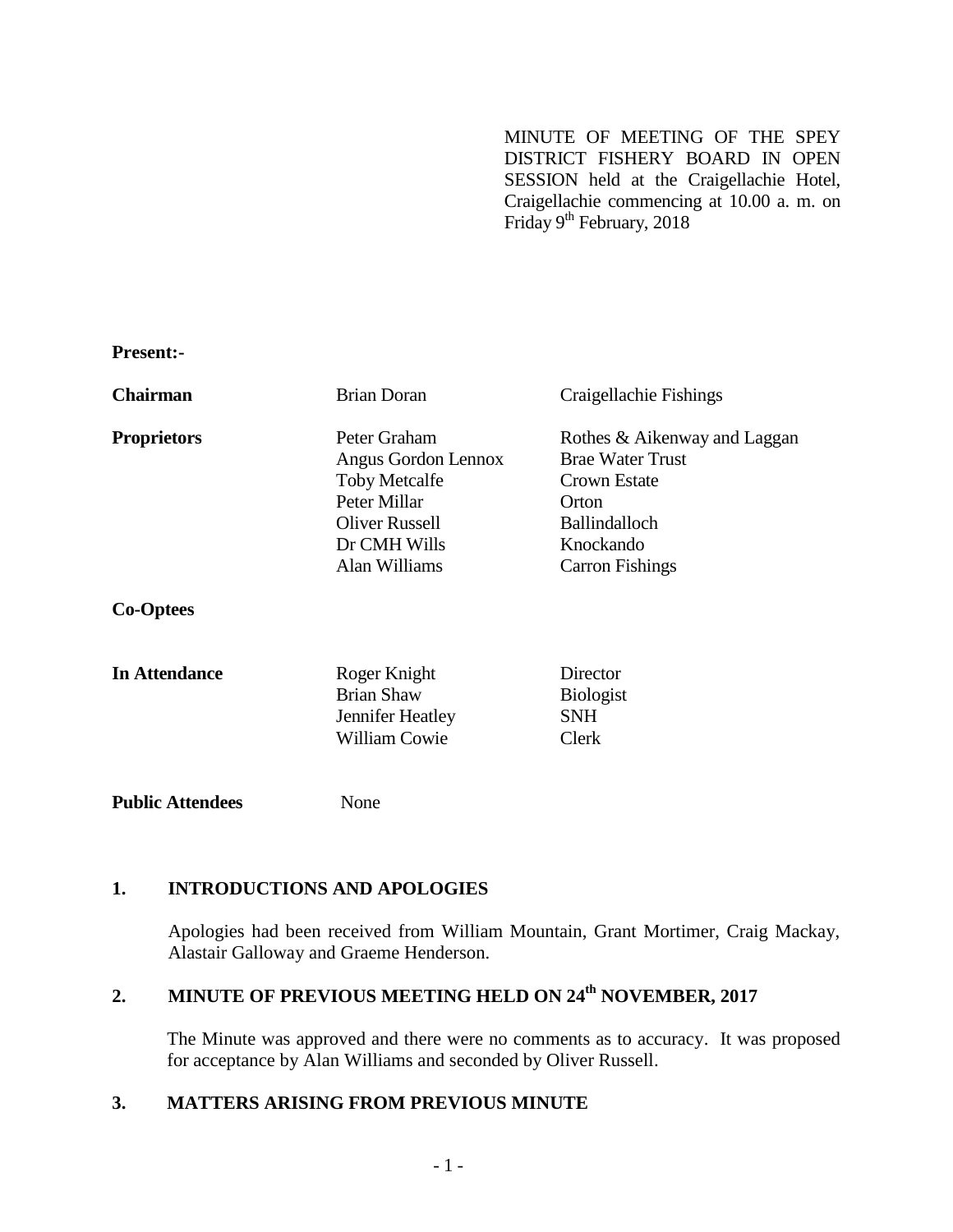Using numbering from previous Minute

3.1 Enforcement

The Director reported that two of the three suspects had been charged following the poaching incident which was reported at the last meeting.

6 Fin Clipped Fish

Brian Shaw would be in a position to report more fully on this in his report to follow.

8 Kyle Young Paper

Alan Williams requested a synopsis of the Kyle Young paper from Brian Shaw but in discussion it was noted that the paper was relatively short and it was suggested that the paper itself simply be circulated to Board Members. Brian Shaw agreed to do this and advised that he was working with the author of the report on an experiment on the Allt Bhran.

#### **4. DIRECTOR'S REPORT**

The Director reported matters as noted on the Report appended to the Minute, but the following particular issues arose using numbering in the Report:-

6 Enforcement

It was reported that the Partnership for Action Against Wildlife Crime group had partly lost its way due to funding cuts and the poaching incident at Knockando demonstrated the strain on resources. It was noted that the Director was to produce a first draft of a revised strategy for the group which was to meet in April.

On enquiry from Alan Williams, the Director reported that the Fisheries Management Scotland Enforcement Committee was embryonic but had started, with Richard Whyte being involved on behalf of the Board.

7 Water Abstraction

It was reported that the Waterside Ecology Report would be available at the end of February and progress should be made shortly afterwards.

Roger Knight reported that the quarterly meeting with GFG had been very useful and SEPA's involvement had been positive. All parties had recognised that intervention was required, but it was important that it was the correct intervention.

He then invited questions.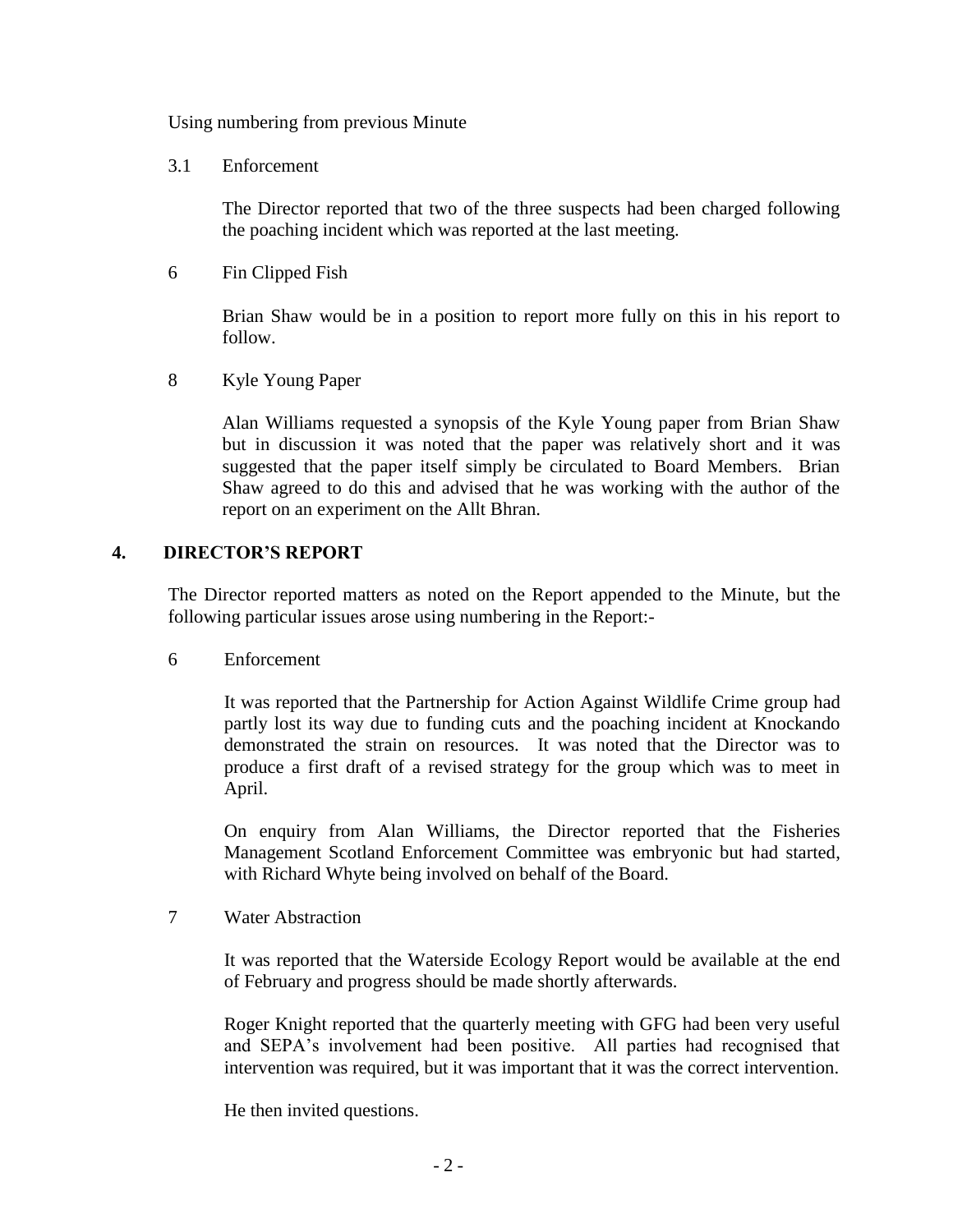Angus Gordon Lennox enquired whether the Waterside Ecology Report on the habitat above the Spey Dam covered current the year's smolt numbers. In response, the Director reported it was based on the potential for smolt production, rather than on current numbers. It was anticipated that the report would corroborate much of Brian Shaw's previous findings, but the whole issue would be debated further in the Closed Meeting.

Peter Graham noted that some of the questions were science-based, but some of the resolution issues were straightforward engineering problems and there should be a separate examination of an engineering solution. This was agreed and recognised by the Chairman.

#### 7.2 SSE

The Director noted a new opportunity for improvements because of the road dualling proposal over the Cuaich near Dalwhinnie. He reported that Duncan Ferguson was taking the matter further, but it was likely a new channel would be required for the Cuaich and this would be reported further in due course.

#### 8 Ranunculus

Further representations had been made to Paul Speight countering and appealing the initial response from the Commission. In particular, emphasis had been made on the translocated nature of the species within the Spey and the SAC designation for pearl mussels, for which the Site Condition Monitoring had shown significant decline, as supported by the SNH report. A request to reconsider the decision to prevent situation becoming worse had been made.

In response to an enquiry from Angus Gordon Lennox about whether the Habitats Directive was a devolved matter and what the appropriate jurisdiction was, the Board would seek particular advice.

Jen Heatley noted there had been liaison with the Pesticides Directorate which is UK wide, so it appeared that there would be elements of UK involvement. The Chairman would request an opinion from  $R \& R$  Urquhart about jurisdiction for complying with the Habitats Directive.

#### 9 Predator Control

#### 9.1 Sawbill Management

It was noted that the licensing system appeared to be working well. Angus Gordon Lennox offered Ghillies involvement again to monitor bird numbers.

Brian Shaw advised that there was no evidence from the Board's counts that sawbills were increasing in numbers, but he was certainly happy to involve Ghillies as required.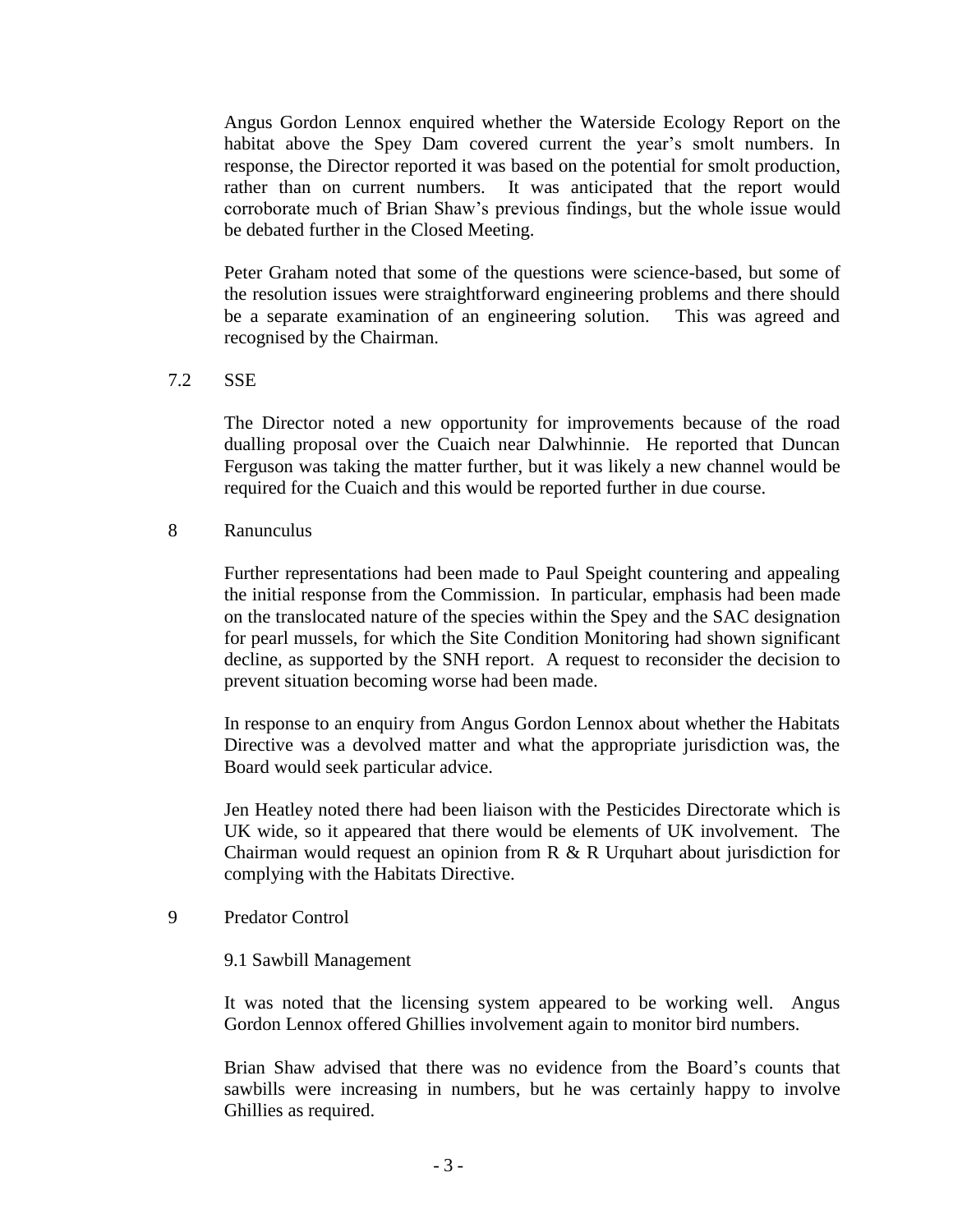He also advised that the Dee were running a project which may involve targeting a particular 20 km stretch for management and further details on this would be reported in due course.

Jennifer Heatley offered to find out what was in the public domain about the Dee project and it was recorded that, if asked, the Board would state that they would be watching the Dee project with interest, but were content with the current licensing arrangements.

9.2 Seal Licensing

This was not working well.

Allan Williams reported that he had seen reference to the Dee "resolving their seal issue" although this was not explained further. The Director indicated that the Dee had been given licence to shoot one male Common seal and to relocate one female Common seal to Orkney, with resultant significant cost. The Board felt that this result did not recognise the state of the problem in the Moray Firth and in debate it was felt that FMS should now be taking matters up with the Scottish Government. This was agreed. Brian Shaw noted that the direction of travel was towards more restriction, which should be resisted.

For her part, Jen Heatley advised that the change in the licensing period was apparently to coincide with the duration of the Fishery Board's Open Season, although SNH had not themselves been consulted. The Board would challenge the time restriction on the basis that control should be throughout the year and not simply during the fishing Open Season. It was agreed that this would be challenged and that FMS would be further involved.

10 Beavers

In response to enquiry, Jen Heatley advised that the involvement of the RSPB was because beavers would moderate wetland areas such as Insh Marshes, which could affect and benefit bird life.

#### 12 Spey Catchment Initiative

The Director reported a new appointment had been made to fill the post and Penny Lawson had started in post.

In response to enquiry, it was reported that the contractors for the works at Delagyle would be Rattrays. They had represented the best value for money, particularly when various logistical issues became more apparent.

Angus Gordon Lennox asked whether the Delagyle re-watering was important and in response, the Director confirmed it was very important because it would open-up excellent additional spawning opportunities. Brian Shaw concurred with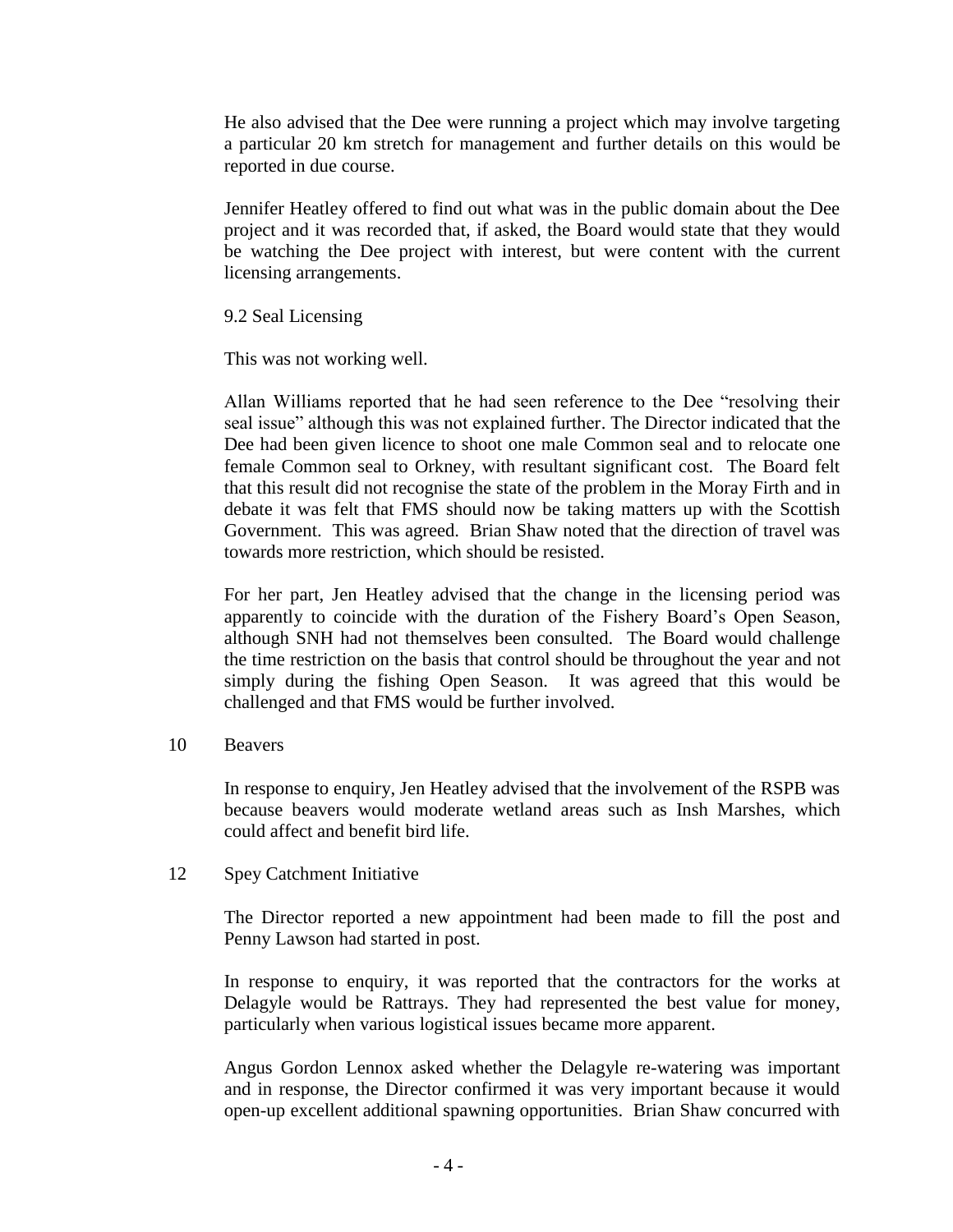this and said that whilst the initial cost may be seen as high, over a period of 10 years it would look very good value.

Finally, Peter Graham asked whether Penny Lawson could be invited to attend the next meeting to meet Board Members.

### **5. BIOLOGIST REPORT**

The Biologist Report was appended to the Minute. The following questions arose:-

- Q Alan Williams asked who it was that James Symonds reported to for the SISI Project.
- A In response, Brain Shaw advised that his manager would be Calum Sinclair.
- Q Alan Williams enquired why an Alaskan Fish Pass was chosen for the Knockando Burn and who was responsible?
- A In response, Brian Shaw advised that technical appraisal of the weir had taken place and because of its steepness, this was the only possible method. The construction was to be overseen by Envirocentre.
- Q Alan Williams asked whether Envirocentre were aware they may have to replace the fish pass if it was wrongly installed or did not work.
- A Brain Shaw advised that Tamdhu were paying for the work and it would be well monitored.

Peter Graham felt that assurances from Envirocentre should be enough for the Board.

- Q Toby Metclafe enquired what Brian's view on the River Temperature network was.
- A In response, Brian Shaw reported that there had been discussion on the timings of the growing season on the river and the use of mean temperatures rather than extreme temperatures.
- Q Angus Gordon Lennox asked how reports were publicised.
- A In response, Brian confirmed that they were all on the website and on the blog. Alan Williams commented that there was so much information available on Board/Trust websites and blogs, but precious little from the Scottish Government. So there was no collected and coordinated information and interpretation. The Chairman replied that he would raise this with FMS amid a general call of action to educate.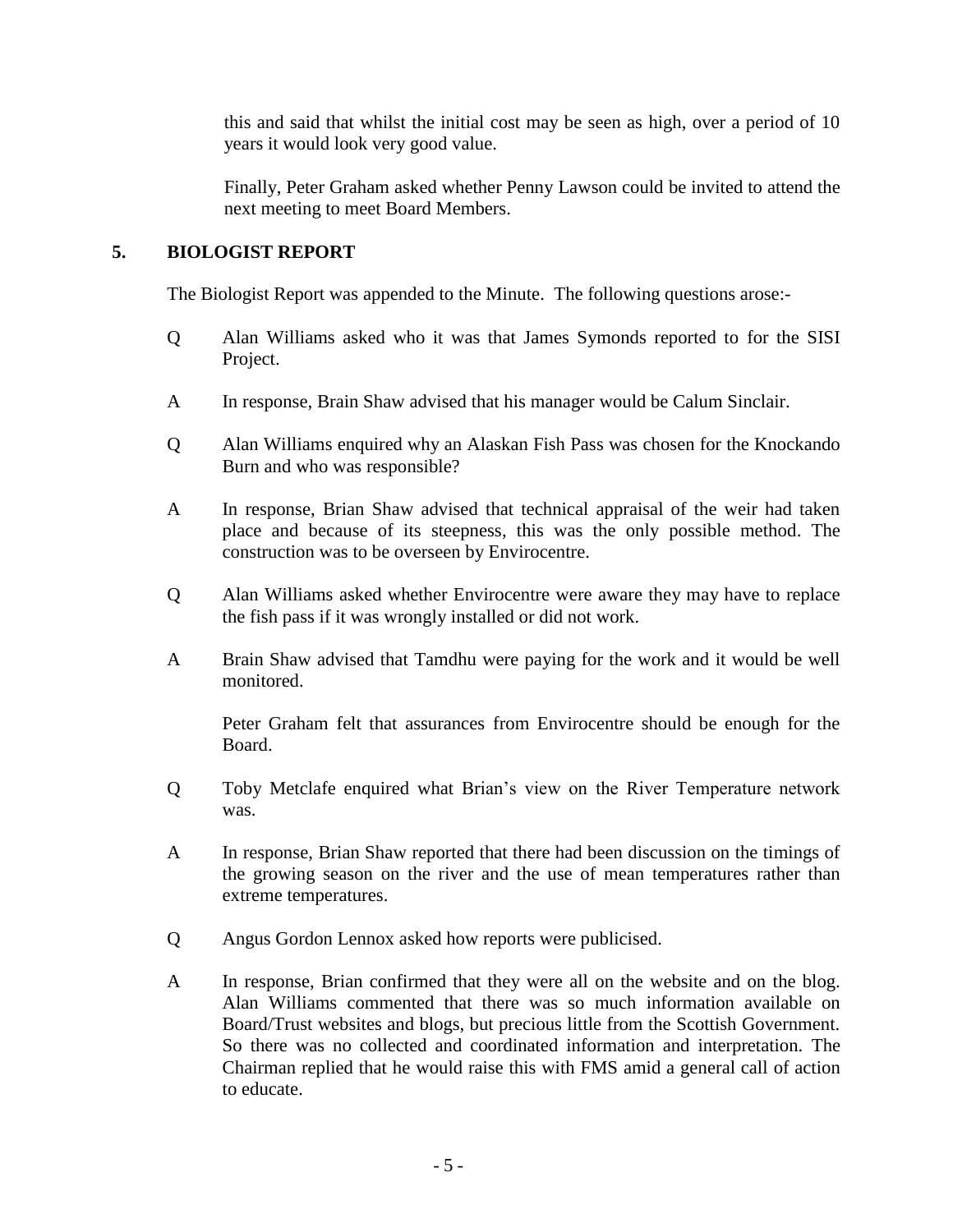- Q Toby Metcalfe asked whether the Biologist was aware of recent reports concerning "cold tunnels", caused by overhanging vegetation and branches on spawning grounds with snow cover and whether this had any effect on population?
- A In response, Brian Shaw advised that the Spey did not have many conifers, but overhanging snow could be an issue on other trees such as Alders. Although it was not likely to be a big issue, habitat work could be targeted to address this.

## **6 FMS**

The Chairman reported that FMS were continuing to evolve and were "finding their feet", but overall they were establishing a positive direction of travel. In particular:-

- They were developing close and good working relationships with the Scottish Government. Alastair Mitchell, Head of the Aquaculture and Recreational Fisheries Department within Marine Scotland might be invited to attend the May Spey Board meeting to provide an indication of possible future legislation.
- On aquaculture, the negative point was that the FMS Committee seemed to materialise without any debate on membership or remit, although there did appear to be representatives from the West Coast rivers' who are most affected.
- On representation, there had been some progress made particularly in the responses to consultations. Alan Wells had been called to give evidence on sea lice and had made some positive progress in raising the profile of the issue.
- Overall, the FMS remit, sub-committees and tasks were progressing and were moving in the correct direction. He also felt that it did not appear that there was an obvious attempt to overrule the Board's positions.

The Chairman then invited questions.

Peter Graham accepted the general position, but still had concerns that FMS needed to be seen to be representative and to consult with their member bodies before presenting what would be stated as a "unified view".

There was a need for the organisation to be managed properly and for Alan Wells to be fully briefed on the position to adopt on aquaculture, before appearing at the Scottish Government's Rural Economy and Connectivity Committee.

Angus Gordon Lennox stressed the need for FMS to update the economic benefit model of fisheries in Scotland for presentation to the Scottish Government.